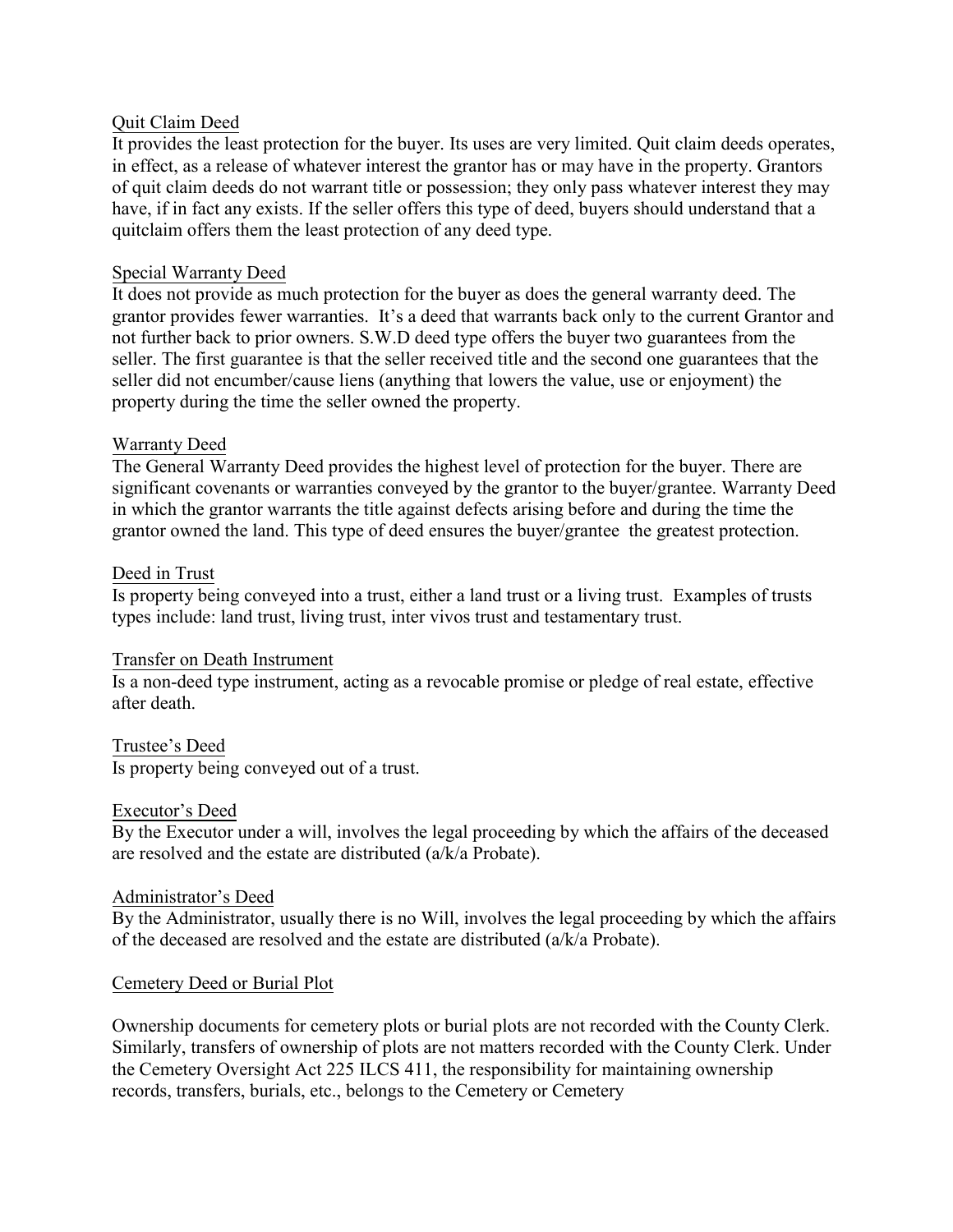Authority that owns/manages the cemetery. If you have questions about your cemetery plot or burial plot please speak with the Cemetery Authority that your purchase the plot from. For additional information, contact Illinois Cemetery Oversight Dept. 1-888-756-8331.

## Judge's Deed

Is the result of a lawsuit wherein the Judge signs for a party who is absent or unwilling to/unable to sign a deed and is part of a judge's decision in a case.

## Judicial Sale Deed

Is the result of a lawsuit wherein the Judge has issued a "levy" for the sale of property to satisfy a judge's decision, most often in a foreclosure case.

### Marshall's Deed/US Marshall's Deed(federal)

Is the result of a lawsuit wherein the Judge has issued a "levy" for the sale of property to satisfy a judge's decision.

### Sheriff's Deed

Is the result of a lawsuit wherein the Judge has issued a "levy" for the sale of property to satisfy a judge's decision, most often in a foreclosure case.

### Selling Officer's Deed

Is the result of a lawsuit wherein the Judge has issued a "levy" for the sale of property to satisfy the Judgment and a 'selling officer' is appointed.

## Tax Deed

Is the transfer of ownership acquired by auction to tax bidders through a sale of property for nonpayment of property taxes. The sale is then followed by the successful bidder's Circuit Court filed application for Tax Deed.

#### Deed in Lieu of Foreclosure

Is a Deed by property owner to avoid a foreclosure. It's a deed to the lender who has given borrower notice of intent to file or has filed a foreclosure suit.

## Assignment of Beneficial Interest in a Land Trust

Transfer of the beneficial interest in property under a land trust, does not change title to the property however which remains in the name of the Trust.

## Leasehold interest in a Co-op building

Ownership in Co-op buildings are transferred through shares of stock in the Co-operative, as well as a leasehold interest in the 'unit' the person usually lives in. Leases (Leaseholds) create beneficial title to real estate and are handled as ownership transfers. Co-operative units may be transferred by various types of documents including: leasehold agreement, share of stock cert., PTAX-NR, facsimile assignment, etc.